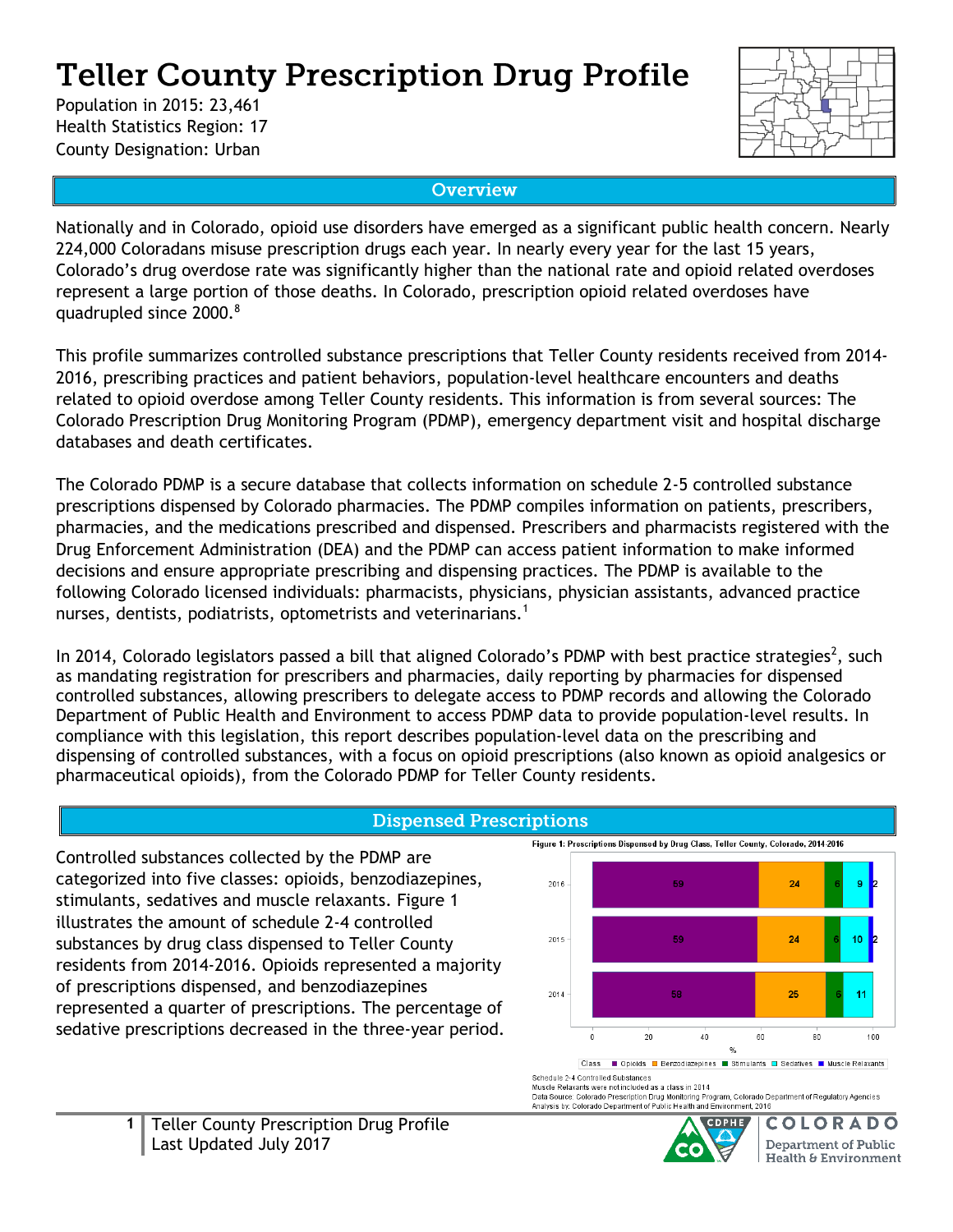### **Prescription Recipients**

The attributes related to controlled substances differ greatly for each county due to variation in prescribing and dispensing practices within the state. Table 1 describes general characteristics of controlled substance prescriptions dispensed to Teller County residents. In 2016, Teller County prescribers wrote 49 percent of the prescriptions dispensed to county residents and 82 percent of prescriptions were dispensed within the county. However, the county of residence may differ from the counties where the prescriptions were obtained. For instance, prescribers in the neighboring county of El Paso wrote 41 percent of prescriptions and pharmacies in El Paso County dispensed 11 percent of prescriptions dispensed to Teller County residents

| <b>Characteristics</b>                                                      | 2014   | 2015   | 2016   |
|-----------------------------------------------------------------------------|--------|--------|--------|
| Number of Prescriptions Dispensed                                           | 41,165 | 43,001 | 43,458 |
| Number of Unique Patients                                                   | 7.554  | 7,892  | 7,893  |
| Number of Unique Prescribers                                                | 1.710  | 2,142  | 2,193  |
| Number of Unique Pharmacies                                                 | 305    | 336    | 339    |
| Estimated Median Distance Traveled by the Patient to the Prescriber (miles) | 13.0   | 16.9   | 16.2   |
| Estimated Median Distance Traveled by the Patient to the Pharmacy (miles)   | 6.9    | 6.9    | 6.9    |

Schedule 2-4 Controlled Substances

In 2014 NPI was used to identify unique prescribers and pharmacies as DEA numbers were not available until 2015 Data Source: Colorado Prescription Drug Monitoring Program, Colorado Department of Regulatory Agencies

Analysis by: Colorado Department of Public Health and Environment, 2016

Although some might have legitimate reasons for receiving multiple prescriptions, research has suggested that increasing numbers of prescriptions per individual are associated with increased risk of substance use disorders.<sup>3</sup> Figure 2 describes the number of opioid prescriptions per patient, by age group. In 2016, the number of prescriptions per recipient ranged from 1 to 104 (median=2.0; mean=4.1) and the number of opioid prescriptions per patient increased with age.





Number of Rx's ■ 1 Rx ■ 2 or 3 Rx's ■ 5 or more Rx's ■ 4 Rx's

Data Source: Colorado Prescription Drug Monitoring Program, Colorado Department of Regulatory Agencies Analysis by: Colorado Department of Public Health and Environment, 2016



Schedule 2-4 Opioid Prescriptions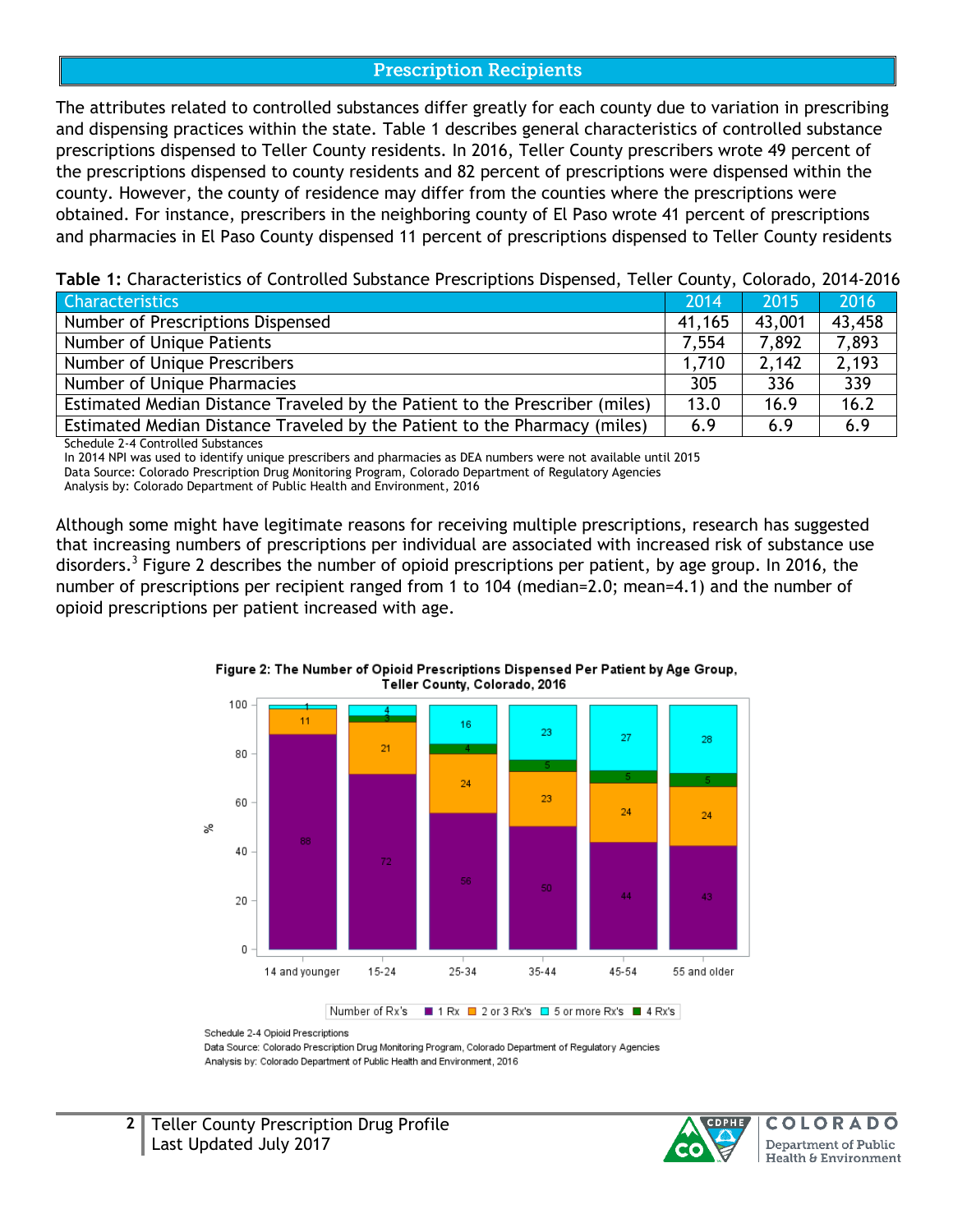Prescription rates indicate the volume of controlled substance prescriptions per 1,000 residents. Figure 3 shows prescription rates for three major drug classes by year and Table 2 shows aggregated state level data. Opioid prescriptions rates in Teller County increased while benzodiazepine and stimulant prescription rates remained relatively stable in the three-year period. Compared to the state, Teller County had elevated opioid and benzodiazepine prescription rates.

| Table 2: Prescription Rates per 100,000<br>Residents by Drug Class, Colorado, 2014-2016 |       |       |       |
|-----------------------------------------------------------------------------------------|-------|-------|-------|
| <b>Drug Class</b>                                                                       | 2014  | 2015  | 2016  |
| Opioids                                                                                 | 754.2 | 795.7 | 765.4 |
| Benzodiazepines                                                                         | 337.3 | 326.8 | 316.2 |
| Stimulants                                                                              | 142.1 | 147.7 | 160.5 |

Figure 3: Prescription Rates per 1,000 Residents by Major Drug Class, Teller County, Colorado, 2014-2016



Schedule 2-4 Controlled Substances

\*2016 population estimates were not available, therefore 2015 estimates were used Source: Vital Statistics Program, Colorado Department of Public Health and Environment and the Colorado Prescription Drug Monitoring Program, Colorado Department of Regulatory Agencies Analysis by: Colorado Department of Public Health and Environment, 2016

### Population-Level Indicators of Prescribing Practices and Patient Behaviors

The information on controlled substances in the PDMP is useful in identifying prescribing practices and patient behaviors that can increase risk for overdose. <sup>2,4</sup> According to the CDC, potential risk factors for prescription drug misuse include high-dose prescribing, multiple provider episodes, long duration opioids, and overlapping opioid and benzodiazepine prescriptions. <sup>4</sup> Understanding these risk factors may help providers better assist their patients in pain management while also protecting their health and safety. These measures are provided in Table 3 and explained in further detail on the following page.

### **Table 3:** High Risk Prescribing Practices and Patient Behaviors, 2014-2016

|                                                                                                   | 2014          |       | 2015          |           | 2016          |           |
|---------------------------------------------------------------------------------------------------|---------------|-------|---------------|-----------|---------------|-----------|
| <b>PDMP Indicator</b>                                                                             | <b>Teller</b> | CO    | <b>Teller</b> | <b>CO</b> | <b>Teller</b> | <b>CO</b> |
| Percent of patients receiving more than 90 morphine<br>milligram equivalents                      | 14.8%         | 10.3% | 12.6%         | 8.9%      | 12.2%         | 8.7%      |
| Percent of patients receiving more than 120 morphine<br>milligram equivalents                     | 10.4%         | 6.3%  | 8.7%          | 5.5%      | 8.5%          | 5.2%      |
| *Rate of multiple provider episodes per 100,000<br>residents                                      | 21.4          | 60.8  | 21.3          | 43.1      | 19.2          | 32.0      |
| Percent of patients prescribed long duration opioids who<br>were opioid-naïve                     | 12.4%         | 16.0% | 14.5%         | 15.3%     | 10.1%         | 13.5%     |
| Percent of patient prescription days with overlapping<br>opioid prescriptions                     | 25.3%         | 22.3% | 24.9%         | 21.6%     | 24.8%         | 21.2%     |
| Percent of patient prescriptions days with overlapping<br>opioid and benzodiazepine prescriptions | 16.4%         | 12.1% | 14.7%         | 11.9%     | 14.2%         | 11.3%     |

Schedule 2-4 Controlled Substances

Excludes Buprenorphine and other drugs commonly used for treatment

\*2016 rates are calculated with 2015 population estimates as 2016 estimates are not yet available

Annual rates are based on the average of two biannual rates; Annual percentages are based on average of quarterly percentages

Data Source: Vital Statistics Program, Colorado Department of Public Health and Environment and the

Colorado Prescription Drug Monitoring Program, Colorado Department of Regulatory Agencies

Data Analysis by: Colorado Department of Public Health and Environment, 2016

**3** Teller County Prescription Drug Profile Last Updated July 2017



C OIORA **Department of Public** Health & Environment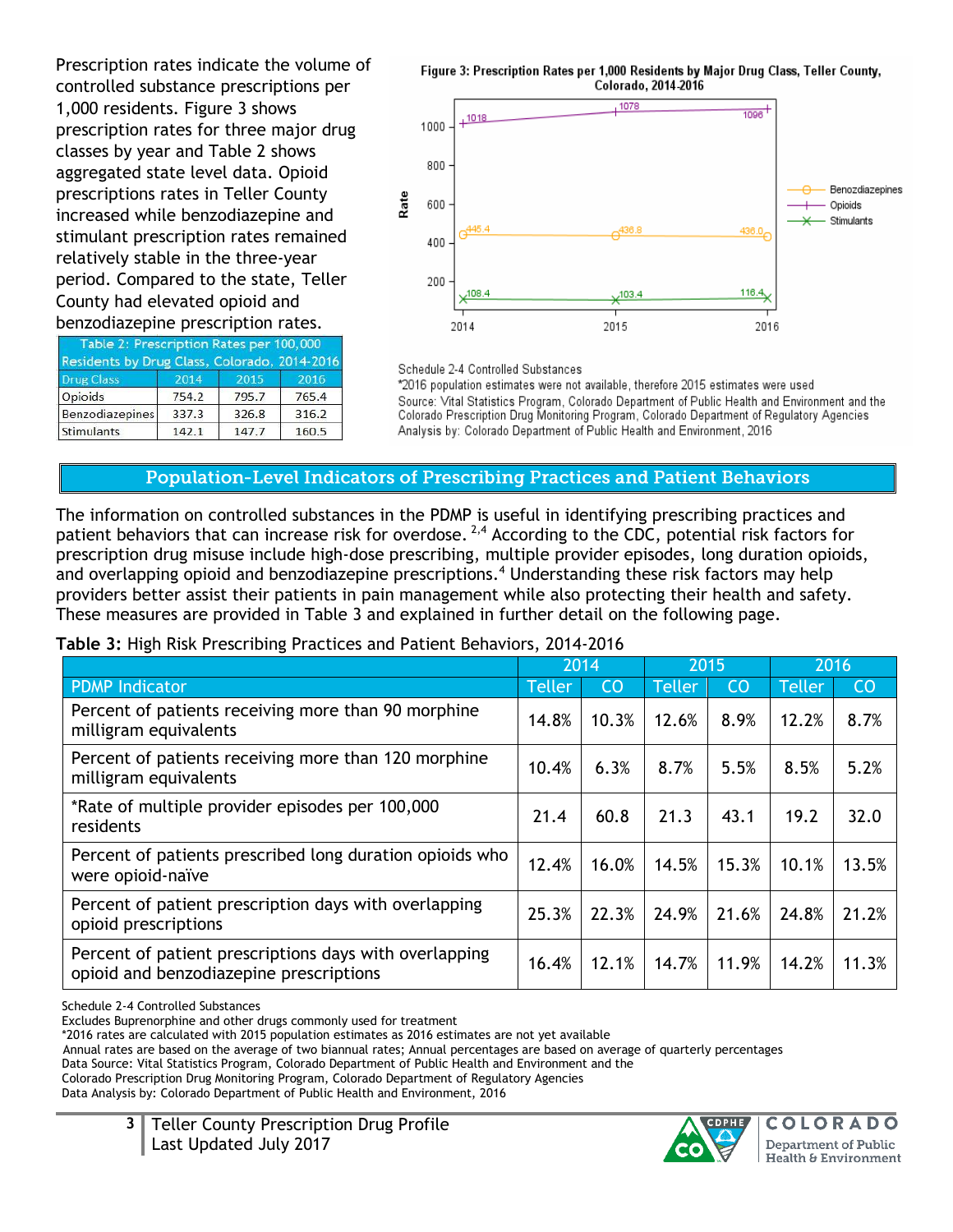### **PDMP Indicator Definitions**

### **Percent of Patients Receiving High Dosage Prescriptions**



Morphine is considered the standard measure for managing pain and is therefore used as a reference for calculating opioid prescription doses. Higher dosages are associated with an increased risk of opioid use disorder and overdose.<sup>4,5</sup> In 2014, the Colorado Quad-Regulator Boards of Dental, Medical, Nursing, and Pharmacy suggested limiting dosages to less than 120 mg morphine equivalents (MME) per day to reduce negative outcomes<sup>5</sup>, and in 2016, the Center for Disease Control and Prevention's (CDC) prescribing guidelines recommended opioid dosages should not exceed 90 MME per day.<sup>6</sup> Although there is variability regarding safe dosage thresholds, assessing dosage can help to identify problematic prescribing practices and patients who may be at risk for substance use disorders.

#### **Table 4**: Estimated Doses for Commonly Prescribed Opioids

|                | Oxycodone | Hydrocodone |
|----------------|-----------|-------------|
| <b>90 MME</b>  | $60$ mg   | 90 mg       |
| <b>120 MME</b> | 80 mg     | 120 mg      |

### **Rate of Multiple Provider Episodes (MPEs)**



The use of multiple prescribers and pharmacies is associated with high risk drug-related behaviors and adverse events. The number of prescribers and pharmacies a patient visits is often used as a proxy measure for "doctor shopping". <sup>4,6</sup> The CDC definition was used for this report which defines MPE as receiving opioid prescriptions from five or more prescribers and pharmacies in a six-month period.

**Percent of Patients Prescribed Long Acting/ Extended Release (LA/ER) Opioids who were Opioid-Naïve**



Opioid naïve patients may be more vulnerable to adverse effects of LA/ER opioids such as respiratory depression and overdose. For this metric, opioid naïve refers to patients who did not fill an opioid prescription in the previous 60 days. Time-scheduled opioids are associated with greater total average daily dosages and increased risk for long term use. $4,6$ 

### **Percent of Patient Prescription Days with Overlapping Prescriptions**



Both benzodiazepines and opioids are central nervous system depressants that can compromise the respiratory system. Benzodiazepines enhance the effects of opioids so the concurrent use of benzodiazepines and opioids can increase the risk of adverse events.<sup>4,6,7</sup> This indicator measures the duration of overlapping prescriptions. Longer duration of overlapping prescriptions may raise concerns of the potential drug interactions and resulting side effects.

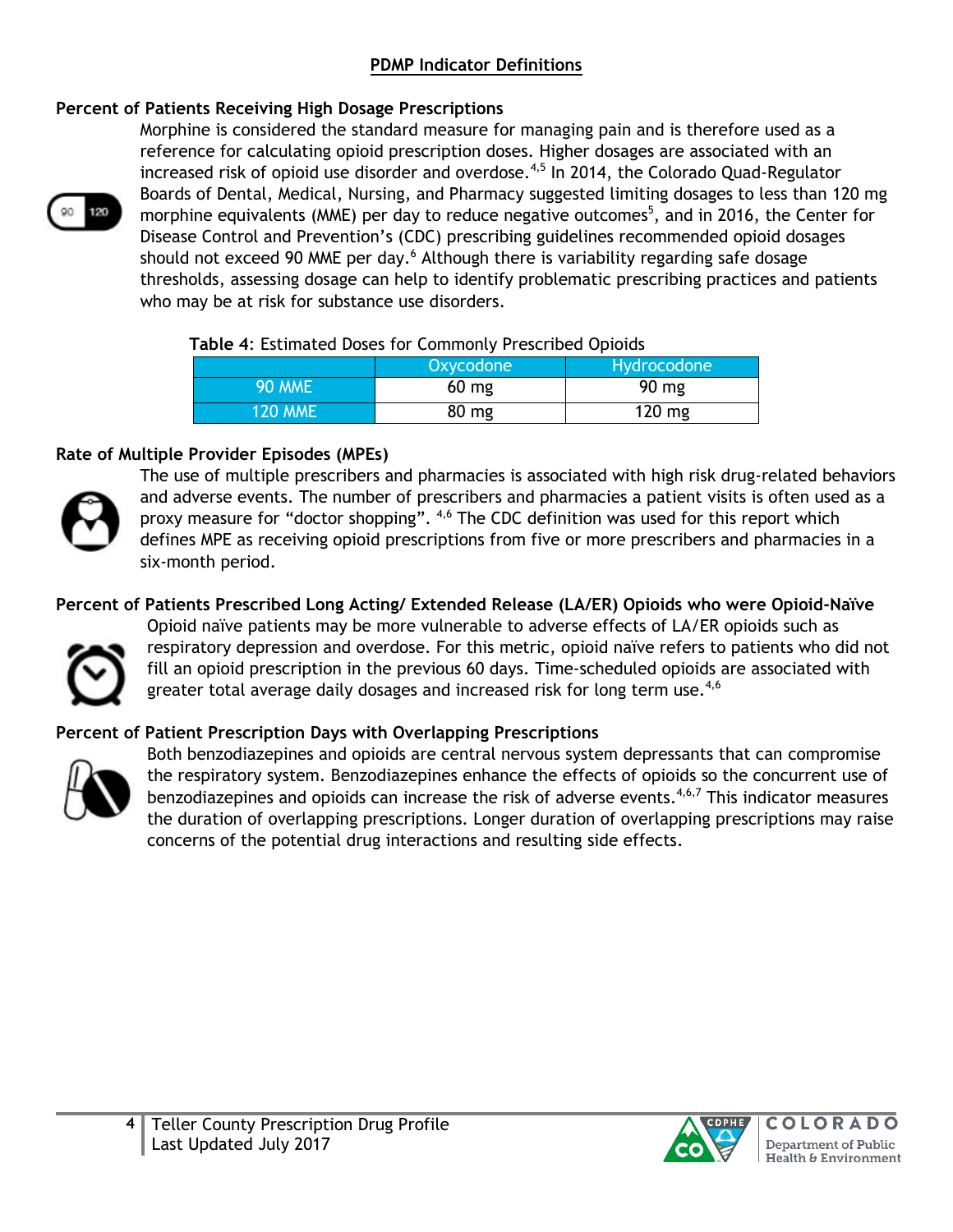### **Morbidity and Mortality**

While many people benefit from opioids for pain management, increased use of prescription pain relievers has led to increases in associated morbidities and mortalities, including opioid use disorder and overdose. Opioid overdose related emergency department (ED) visits, hospitalizations and fatal overdoses have increased nationally and in Colorado over the last decade. $3,4,8$ 

### **Emergency Department Visits Related to Prescription Opioid Overdose**

From 2012-2014, Coloradans made 2,404 visits per year to ED's related to prescription opioid poisoning.<sup>9</sup> Throughout the state, ED visit rates per 100,000 county residents ranged from 4.1 in Routt County to 96 in Huerfano County (Figure 4). In Teller County from 2012-2014, there were 12 ED visits involving prescription opioids. Of the 64 Colorado counties, 28 were suppressed due to small sample sizes. Teller County had the sixth highest ED visit rate in the state.

### Teller County Opioid ED Visit Statistics

Rank: 6/36 Count: 12 Crude Rate: 17.1 Age-Adjusted Rate (CI): 20.4 (7.9-32.9) Colorado Age-Adjusted Rate (CI): 15.2 (14.6-15.8)

# **Figure 4**: Age-Adjusted Opioid Analgesic ED Visit Rates by County, Colorado, 2012-2014





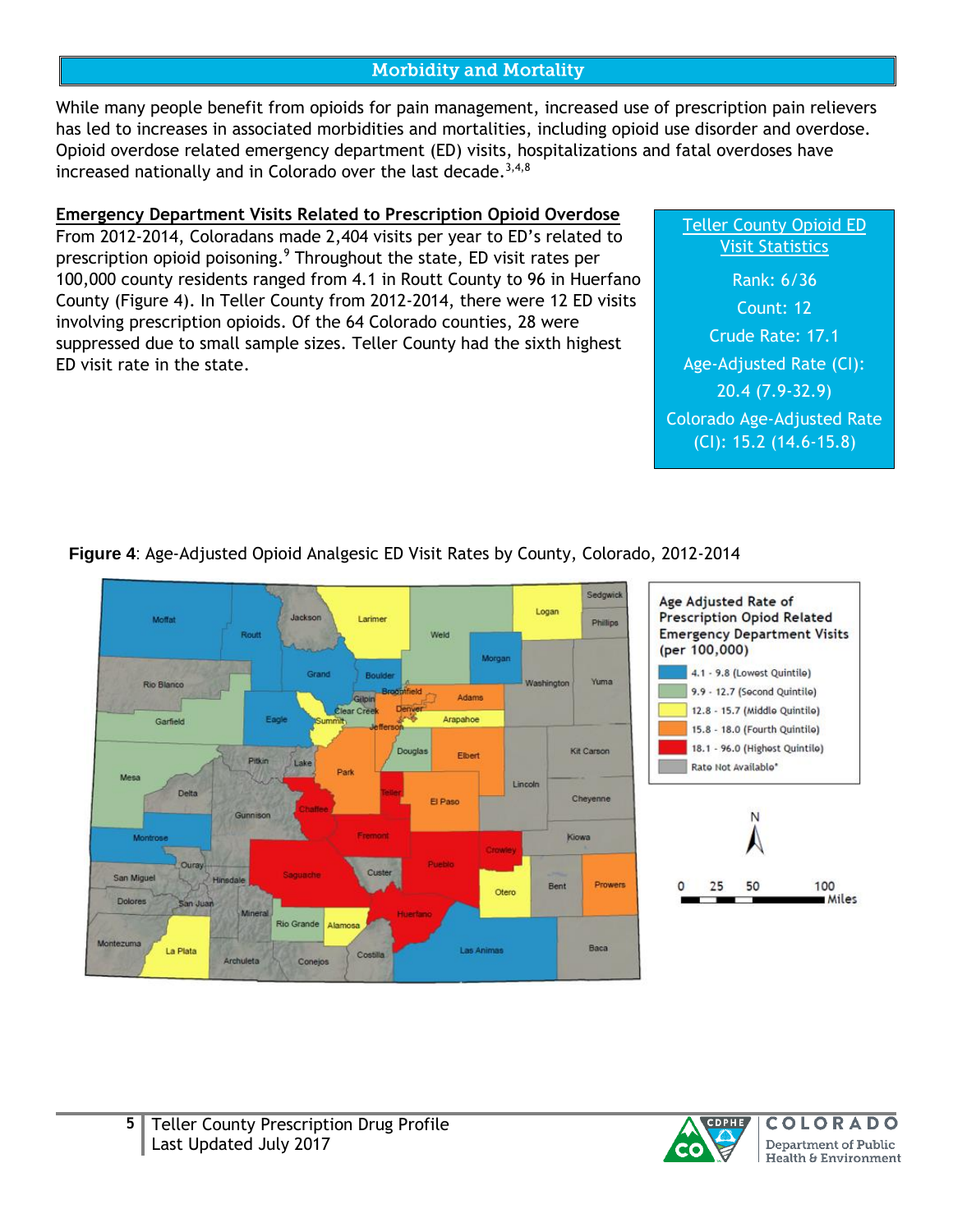# **Hospitalization Data Related to Prescription Opioid Overdose**

In 2013, 21 percent of the drug poisoning hospitalizations in Colorado were related to prescription opioid poisoning.<sup>9</sup> Figure 5 shows hospitalization rates involving prescription opioid poisonings from 2012-2014. In Colorado, opioid related hospitalization rates per 100,000 county residents ranged from 5.1 in Clear Creek County to 59.7 in Huerfano County. Teller County experienced 21 hospitalization visits related to prescription opioids in the three-year period. Excluding the 19 counties where data were suppressed, Teller County had the ninth highest rate.

### Teller County Opioid **Hospitalization Statistics**

Rank:9/45 Count: 21 Crude Rate: 30.0 Age-Adjusted Rate (CI): 27.3 (16.5-43.5) Colorado Age-Adjusted Rate (CI): 18.6 (18.9-20.1)



### **Figure 5**: Age-Adjusted Opioid Analgesic Hospitalization Rates by County, Colorado, 2012-2014





Miles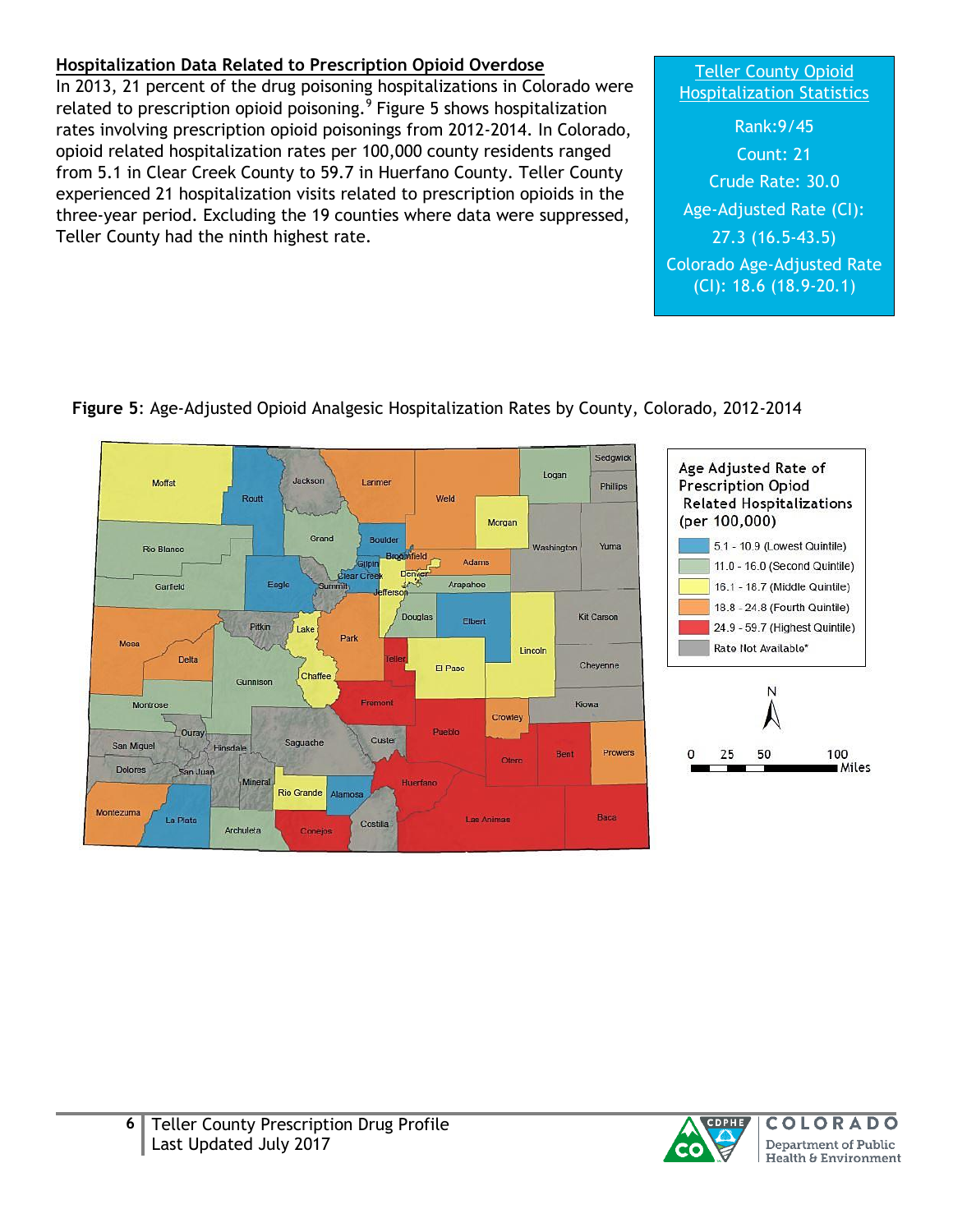### **Death Certificate Data Related to Prescription Opioid Overdose**

In Colorado in 2015, 37 percent of all drug poisoning deaths involved prescription opioids. Opioid related poisoning deaths tripled from 1.9 in 2000 to 5.8 per 100,000 in 2015. $^{8,9}$  Figures 6 and 7 describe prescription opioid mortality rates in Colorado from 2013-2015. Opioid mortality rates in the state ranged from 2.7 per 100,000 in Park County to 13.5 per 100,000 in Las Animas County (Figure 6). Teller had the third highest death rate in the state.

# Teller County Opioid Death **Statistics** Rank: 3/26 Count: 8 Crude Rate: 11.4 Age-Adjusted Rate (CI): 10.3 (4.2-19.2) Colorado Age-Adjusted Rate (CI): 5.8 (5.4-6.1)

**Department of Public** 

Health & Environment

CO





**Figure 7:** Age-Adjusted Opioid Analgesic Related Overdose Death Rates by Health Statistics Region, Colorado, 2013-2015



**7** Teller County Prescription Drug Profile Last Updated July 2017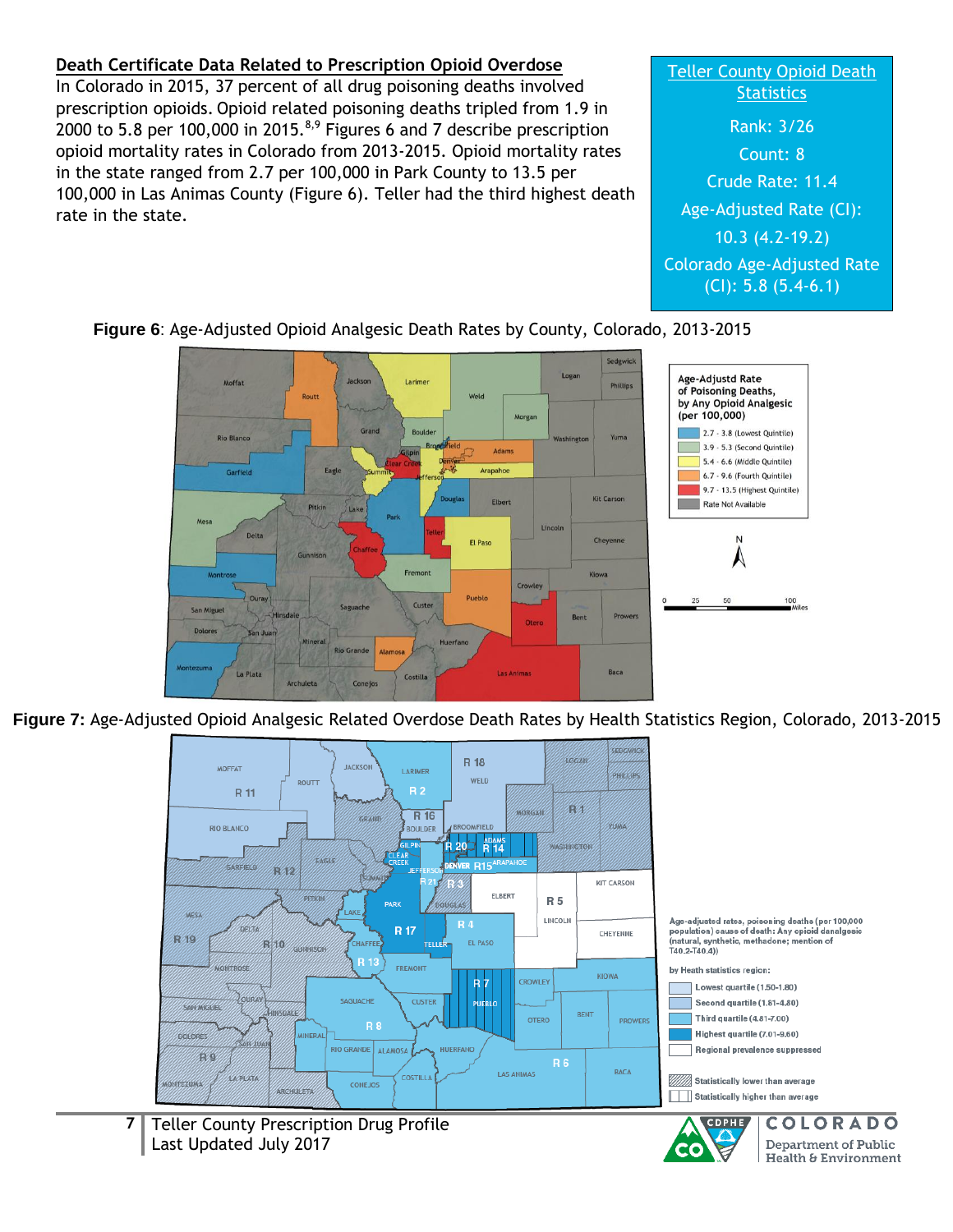### **Heroin-Related Overdose Death Rates**

The prevalence of heroin, an illicit opiate, is also increasingly prevalent in Colorado. As heroin use increases, so do the adverse effects associated with heroin use and addiction. The rate of heroin related deaths has increased from 0.8 deaths per 100,000 in 2000 to 2.9 per 100,000 in 2015. According to the Denver Metro Treatment Client Survey, 70 percent of survey respondents reported that prescription painkillers played a role in their decision to use heroin.<sup>10</sup> Figure 8 shows heroin related mortality rates in Colorado by Health Statistics Region from 2013 to 2015<sup>8</sup>.



**Figure 8:** Age-Adjusted Heroin Related Overdose Death Rates by Health Statistics Region, Colorado, 2013-2015

### **Data Limitations**

Data in this report should be interpreted with caution for several reasons. First, the accuracy of the indicators based on PDMP data is limited by the completeness and quality of the data when entered into the system. Another limitation of using the PDMP for population-level analyses is that it does not include provider type or information on the patient's medical condition. In addition, the indicators do not capture whether the dispensed medications were taken as prescribed or taken by the prescribed patient. This report references specific thresholds for indicators using absolute values which results in identifying patients at risk for substance use disorder or overdose, whether or not that is true. It should be noted that not all individuals who breach the threshold are at risk for substance use disorder or overdose and those below the threshold may still be at risk. Therefore, interpretation of these measures are limited due to the lack of contextual information regarding the prescriptions. A more comprehensive approach and complete evaluation of the economic, environmental and societal influences is necessary to appropriately interpret PDMP data and put the opioid epidemic into context.

Hospitalization and emergency department data are obtained through medical billing codes, which vary in their completeness. These records may not provide all information regarding the specific drug or drugs that were associated with a non-fatal overdose. Further, the required billing codes for hospitalization and emergency department visits changed in 2015, and as CDPHE continues to refine the case definitions with the new coding scheme, only 2012-2014 data were used in these analyses. These data represent health care encounters, not individuals.

Lastly, limitations of death certificate data may result in reporting bias. Deaths reported as multi-drug toxicity lack the specificity to know exactly what substance caused death. CDPHE does not collect toxicology reports for unintentional overdose deaths and therefore cannot determine whether drugs that were not indicated on the certificate represent negative test results or whether the drug was not part of the testing.

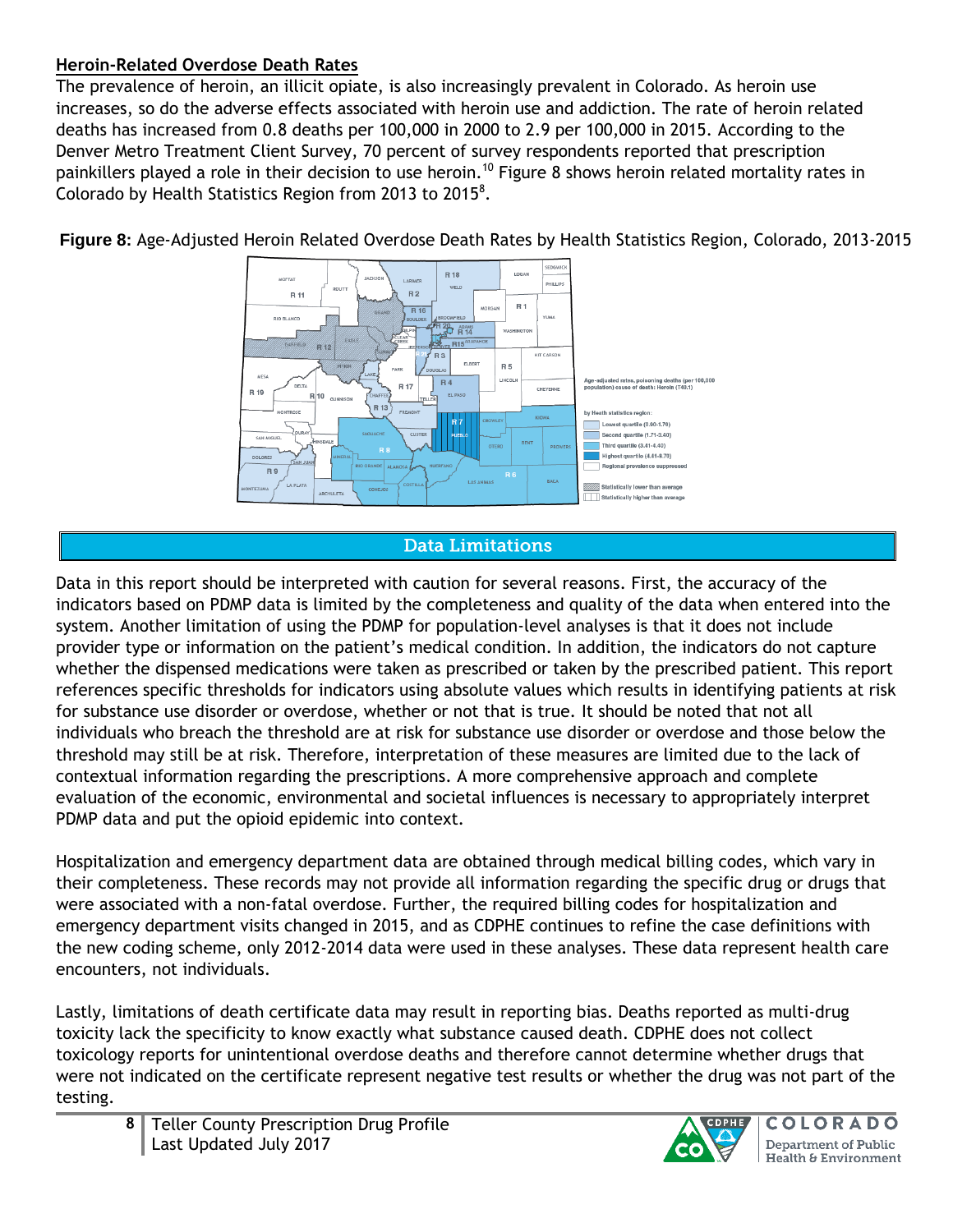### **Conclusion**

The PDMP is a critical tool in the fight to protect health and safety of Coloradans while supporting clinical practice. Although use of the PDMP is not mandatory for prescribers, in 2014 Colorado physicians queried 414,549 patient records. In 2016, the number of queries increased 64 percent to 681,348, demonstrating the value of the PDMP as a clinical decision making tool.

Prescription drug misuse is a public health crisis and the PDMP is one tool that can be used to evaluate initiatives designed to change patient and provider behavior to reduce prescription drug misuse and the associated adverse health outcomes. However, the misuse of prescription drugs is a multidimensional problem. A balanced approach to this work includes an understanding of the need to preserve access to medications for the management of care and meeting patient expectations while decreasing the misuse and diversion of controlled substances.

### **Additional Data Resources**

Violence and Injury Prevention Network:<http://vipreventionnetworkco.com/p/prescription-drug-overdose.html> Colorado Consortium for Prescription Drug Abuse Prevention:<http://www.corxconsortium.org/> Colorado Prescribing Guidelines: [https://www.colorado.gov/pacific/dora/Medical\\_News](https://www.colorado.gov/pacific/dora/Medical_News) CDC Prescribing Guidelines:<http://dx.doi.org/10.15585/mmwr.rr6501e1> Take Meds Seriously:<http://takemedsseriously.org/>

Rise Above Colorado:<https://www.riseaboveco.org/>

### **References**

- 1. Health Information Designs (HID), LLC. Colorado Prescription Monitoring Program. [http://www.hidesigns.com/copdmp.](http://www.hidesigns.com/copdmp). Accessed January 19, 2016.
- 2. Clark T, Eadie J, Knue P, Kreiner P, Strickler G. Prescription drug monitoring programs: an assessment of the evidence for best practices. Boston, Massachusetts: PDMP Center of Excellence, 2012. [http://www.pewtrusts.org/~/media/assets/0001/pdmp\\_update\\_1312013.pdf.](http://www.pewtrusts.org/~/media/assets/0001/pdmp_update_1312013.pdf) Accessed January 19, 2016.
- 3. Paulozzi L, Kilbourne EM, Shah NG, et al. A history of being prescribed controlled substances and risk of drug overdose death. *Pain Medicine*. 2012;13(1):87-95. DOI: <https://doi.org/10.1111/j.1526-4637.2011.01260.x>
- 4. Dowell D, Haegerich TM, Chou R. CDC guideline for prescribing opioids for chronic pain United States, 2016. *MMWR Recomm Rep.* 2016; 65(No. RR-1):1-49. DOI: [http://dx.doi.org/10.15585/mmwr.rr6501e1.](http://dx.doi.org/10.15585/mmwr.rr6501e1)
- 5. Prescription Drug Monitoring Program- Training and Technical Assistance Center (PDMP TTAC). Morphine Milligram Equivalents Calculator. [http://www.pdmpassist.org/pdf/bja\\_performance\\_measure\\_aid\\_mme\\_conversion\\_tool.pdf.](http://www.pdmpassist.org/pdf/bja_performance_measure_aid_mme_conversion_tool.pdf) Published May 1, 2013. Accessed January 19, 2016.
- 6. Colorado Department of Regulatory Agencies (DORA). Policy for Prescribing and Dispensing Opioids. [https://www.colorado.gov/pacific/dora/PDMP\\_News.](https://www.colorado.gov/pacific/dora/PDMP_News) Accessed January 19, 2016.
- 7. Substance Abuse and Mental Health Surveillance Administration (SAMHSA). The Drug Abuse Warning Network (DAWN): Benzodiazepines in Combination with Opioid Pain Relievers of Alcohol: Greater Risk of more Serious ED Visit Outcomes. 2014. [https://www.samhsa.gov/data/sites/default/files/DAWN-SR192-BenzoCombos-](https://www.samhsa.gov/data/sites/default/files/DAWN-SR192-BenzoCombos-2014/DAWN-SR192-BenzoCombos-2014.pdf)[2014/DAWN-SR192-BenzoCombos-2014.pdf.](https://www.samhsa.gov/data/sites/default/files/DAWN-SR192-BenzoCombos-2014/DAWN-SR192-BenzoCombos-2014.pdf) Accessed January 15,2016
- 8. Rosenthal A, Bol K, Gabella B. Examining opioid and heroin-related drug overdose in Colorado. *Health Watch.*  2016; 100. [http://www.chd.dphe.state.co.us/Resources/pubs/Colorado-Opioid-and-Heroin-Overdose.pdf.](http://www.chd.dphe.state.co.us/Resources/pubs/Colorado-Opioid-and-Heroin-Overdose.pdf) Accessed December 2, 2016.
- 9. Take Meds Seriously. The Problem: Colorado Statistics. [http://takemedsseriously.org/the-problem/colorado](http://takemedsseriously.org/the-problem/colorado-statistics/)[statistics/.](http://takemedsseriously.org/the-problem/colorado-statistics/) Accessed January 19, 2016.
- 10. Colorado Consortium of Prescription Drug Abuse Prevention. Heroin In Colorado: Preliminary Assessment. 2017.<http://www.corxconsortium.org/wp-content/uploads/Heroin-in-Colorado-FINAL-4.3.17.pdf>